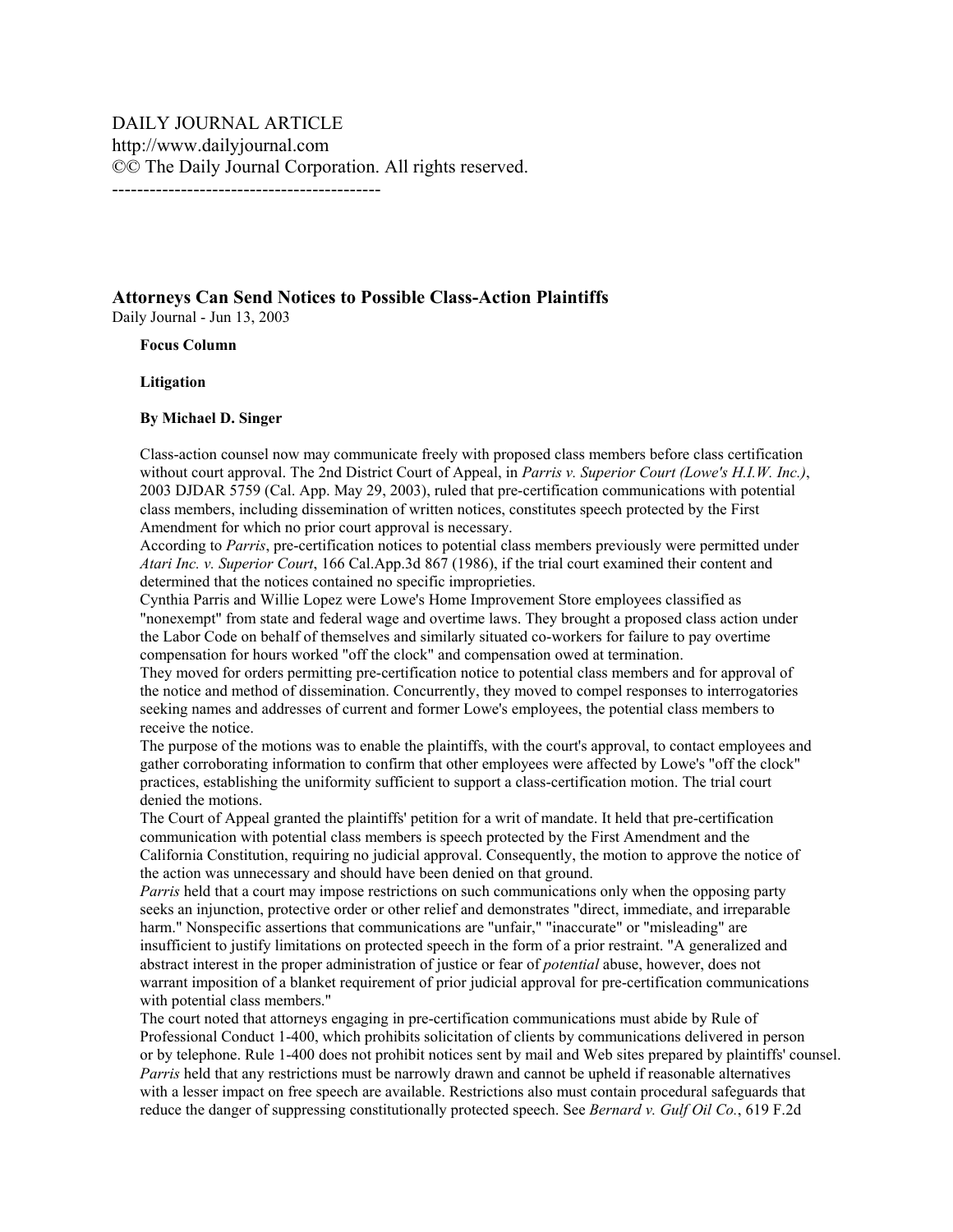469 (5th Cir. 1983).

*Parris* expressly rejected a rule, established in two earlier Court of Appeal decisions, that required the trial court to screen communications.

*Atari* upheld the role of the trial court to monitor the content of notices to proposed class members and to authorize the communications only if the court determines that "there is no specific impropriety." *Atari* expressly declined to consider whether class-action parties have a First Amendment right to communicate with potential class members. *Howard Gunty Profit Sharing Plan v. Superior Court*, 88 Cal.App.4th 572 (2001), rejected a free-speech justification for unrestricted pre-certification notice.

The *Parris* court disagreed with another panel of the 2nd District Court of Appeal in *Howard Gunty*. Citing *Southeastern Promotions Ltd. v. Conrad*, 420 U.S. 546 (1975), the *Parris* court stated that "we respectfully disagree with the free speech analysis of our colleagues in Division Four. The requirement of court approval for pre-certification communications is a classic example of prior restraint on speech." *Parris* also provides, for the first time, direct guidelines for courts to follow in ruling on motions to compel pre-certification production of names and addresses of potential class members. This information often is the primary means of identifying and contacting absent class members to establish that the violation or

practice at issue is affecting others on a widespread basis.

After *Parris*, a trial court ruling on a motion to compel production of names and addresses of potential class members must identify expressly any potential abuses of the class-action procedure that may be created if the discovery is permitted and must weigh the danger of such abuses against the rights of the parties. The court noted, "Although parties are free to communicate with potential class members before class certification, when they seek to enlist the aid of the court in doing so, it is appropriate for the court to consider 'the possibility of abuses in class action litigation.'"

*Parris* did not delineate any specific "abuses." It did, however, cite *Gulf Oil Co. v. Bernard*, 452 U.S. 89 (1981), which quoted from *Waldo v. Lakeshore Estates Inc.*, 433 F.Supp. 782 (E.D. La. 1977). *Waldo* describes abuses such as "heightened susceptibilities of nonparty class members to solicitation amounting to barratry as well as the increased opportunities of the parties or counsel to 'drum up' participation in the proceeding." Although the *Gulf Oil Co.* court neglected to define "barratry," the American Heritage Dictionary of the English Language (4th ed. 2000), defines it as "the offense of persistently instigating lawsuits, typically groundless ones." The *Parris* court noted that "[unapproved] communications to class members that misrepresent the status or effect of the pending action also have an obvious potential for confusion and/or adversely affecting the administration of justice."

These types of abuses typically would not be implicated where the plaintiffs' goal is compiling an accurate history of employment practices or other experiential information rather than "drumming up" participants for the action.

The only previous guidance on compelling production of names and addresses of potential class members is *Union Mutual Life Ins. Co. v. Superior Court*, 80 Cal.App.3d 1 (1978). That opinion recited without comment - but in apparent approval - the trial court history. The trial court had granted a motion to compel names and addresses of one category of class members. The defendant first had petitioned for a writ of prohibition, but then agreed to the production.

The *Parris* court remanded the employees' motion for further analysis by the trial court to determine whether revealing the employees' identities and contact information might create abuses that would outweigh the rights to develop the case through class-certification discovery.

As a practical matter, *Parris* reasonably facilitates the class-action process. The parties have an absolute right to discovery prior to class certification. *Carabini v. Superior Court*, 26 Cal.App.4th 239 (1994). Such discovery generally is limited to the certification issues of whether there is an ascertainable class and a community of interest in the questions of law and fact.

Ascertainability issues concern the definition and size of the class and the means of identifying class members. *Miller v. Woods*, 148 Cal.App.3d 862 (1983). The existence of a community of interest turns on whether common questions of law and fact are sufficiently pervasive to permit class adjudication. The community-of-interest requirement is satisfied if there are predominate questions of law or fact common to the class, the plaintiff's claims are typical of those of the class and the plaintiff is an adequate representative. *Richmond v*. *Dart Industries Inc.*, 29 Cal.3d 462 (1981). The adequacy issue also concerns the competency of counsel to litigate class claims.

It can be challenging for a party moving for class certification to document class-wide common conduct by locating and verifying the experiences of others who similarly are affected. The right to communicate